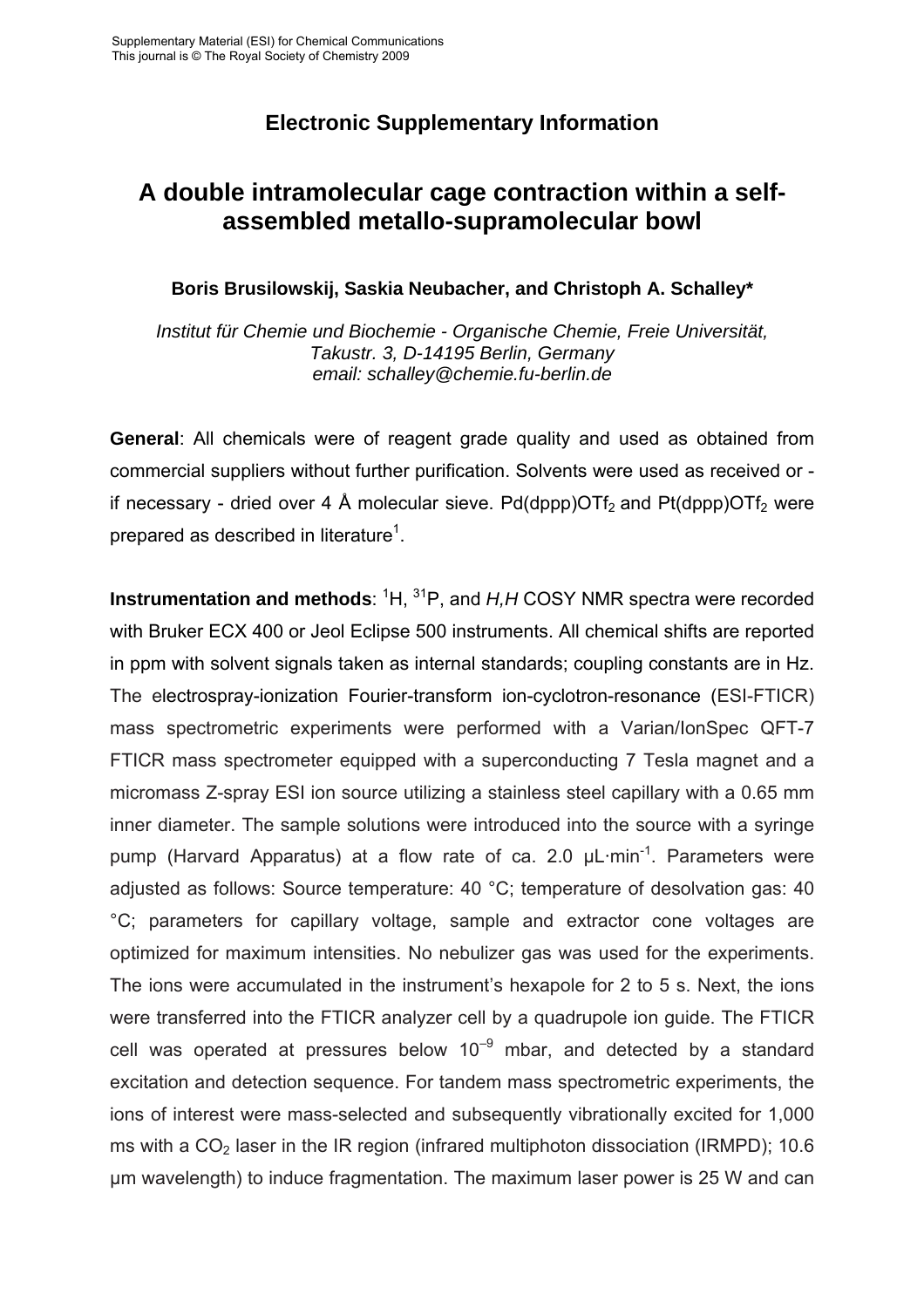be controlled by the instrument in percentages of 25 W.  $MS<sup>3</sup>$  experiments were performed with the same sequence of steps which was just extended by a second mass-selection of one of the fragment ions and a second laser pulse to induce fragmentation of that ion. For each measurement, 20 to 40 scans were averaged to improve the signal-to-noise ratio.

#### **Synthesis of ligand 1**





3-Iodopyridine (212.6 mg, 1.032 mmol) and 1,3,5-triethynylbenzene (50.0 mg, 0.333 mmol) were dissolved under argon atmosphere in 10 ml DMF. After the addition of triethylamine (1.5 ml), Pd(PPh<sub>3</sub>)<sub>2</sub>Cl<sub>2</sub> (35.1 mg, 0.049 mmol), PPh<sub>3</sub> (26.2 mg, 0.099 mmol), and CuI (9.5 mg, 0.049 mmol), the reaction mixture was stirred for 24 h at r.t. The solvent was evaporated under reduced pressure, the remaining residue was redissolved in CH<sub>2</sub>Cl<sub>2</sub> (5 ml) and washed 3 times with H<sub>2</sub>O (100 ml). After evaporation of the solvent under reduced pressure, the crude product was purified by column chromatography (silica gel, mobile phase:  $CH_2Cl_2/$  EtOH = 98 : 2). Yield: 62.0 mg, 49%. <sup>1</sup>H NMR: (400 MHz, CDCl<sub>3</sub>): δ = 7.29 (ddd, <sup>3</sup>J = 7.90 Hz <sup>3</sup>J = 4.90 Hz, <sup>5</sup>J = 0.8 Hz, 3H; py-H<sub>c</sub>), 7.70 (s, 3H; Ar-H), 7.80 (ddd, <sup>3</sup>J = 7.90, <sup>4</sup>J = 1.78 Hz, <sup>4</sup>J = 2.05 Hz, 3H; py-H<sub>d</sub>), 8.57 (dd, <sup>3</sup>J = 4.90 Hz <sup>4</sup>J = 1.66 Hz, 3H; py-H<sub>b</sub>), 8.77 (d, <sup>4</sup>J = 1.4 Hz, 3H; py-H<sub>a</sub>); <sup>13</sup>C-NMR (125 MHz, CDCl<sub>3</sub>): δ = 87.56, 90.71 (C=C), 119.91, 123.20 (C<sub>0</sub>), 123.71, 134.64, 138.61, 149.14, 152.43 (Ar-CH); ESI-MS:  $m/z$  (%): = 382.12 ([M+H]<sup>+</sup>, 100%)

#### **Preparation of the Pd and Pt assemblies as their triflate salts**

The assemblies were prepared by stirring a 1:1.5 ratio of **1** and **2a** or **2b** in dichloromethane at r.t. The reactions were monitored by  $31P\{1H\}$  NMR which allowed us to follow the consumption of 'free' corner upon product formation.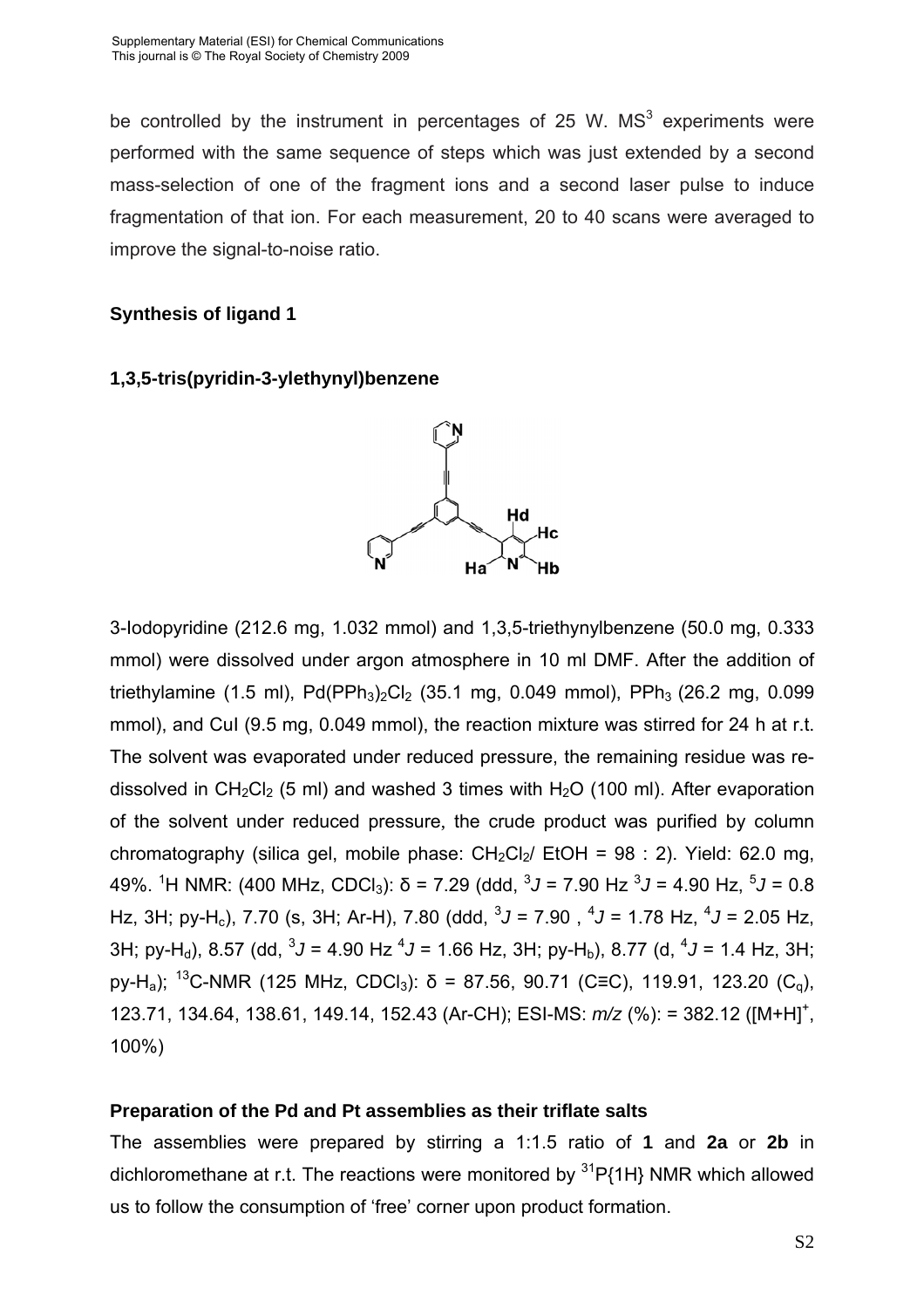**Pd assembly:** ligand **1** (19.6 mg, 0.051 mmol) in dichloromethane (5 ml) was added to a suspension of  $Pd(dopp)OTf<sub>2</sub> (2a)$  (62.90 mg, 0.070 mmol) in dichloromethane (5 ml). The mixture was stirred at r.t. under nitrogen for 3 d. The addition of diethyl ether led to the precipitation of the product as a white-yellowish powder.  $31P$  NMR (200) MHz, DMF-*d<sub>7</sub>*):  $\delta$  = 13.90 (br), 9.12 (br) ppm. <sup>31</sup>P NMR (200 MHz, DMSO-*d<sub>6</sub>*):  $\delta$  = 15.42 (br), 9.08 (br) ppm. <sup>31</sup>P NMR (200 MHz, nitrobenzene- $d_5$ ):  $\delta$  = 8.91 (s), 8.53 (s), 7.90 (s) ppm. ESI-MS  $m/z = 922$  ( $[M_3L_2-OTf]^{3+}$ , 100%), 1458 ( $[M_3L_2-OTf]^{2+}$ , 25%), 1993 ( $[M_4L_6$ -3OTf]<sup>3+</sup>, 5%), 3064 ( $[M_3L_2$ -OTf]<sup>+</sup>, 1%).

**Pt assembly:** ligand **1** (10.1 mg, 0.026 mmol) in dichloromethane (5 ml) was added to a suspension of  $Pt(dppp)$ OTf<sub>2</sub> (2b) (35.5 mg, 0.039 mmol) in dichloromethane (5 ml). The mixture was stirred at r.t. under nitrogen for 10 d. The addition of diethyl ether led to the precipitation of the product as a white powder.  $31P\text{-}NMR$  (200 MHz, nitrobenzene-*d<sub>5</sub>*): -14.47 (br)  $({}^{1}J_{(Pt-P)} = 3034$  Hz); ppm. ESI -MS:  $m/z = 1591$  ([M<sub>3</sub>L<sub>2</sub>- $OTf1^{3+}$ , 100%).

### **1 H NMR spectra**

The <sup>1</sup>H NMR spectra show the ortho-pyridine  $H_a$  and  $H_b$  hydrogens to undergo significant complexation-induced shifts (see below). Due to strong signal overlap and signal broadening, a straight-forward signal assignment is however difficult to achieve. We therefore refrain from providing <sup>1</sup>H NMR data here.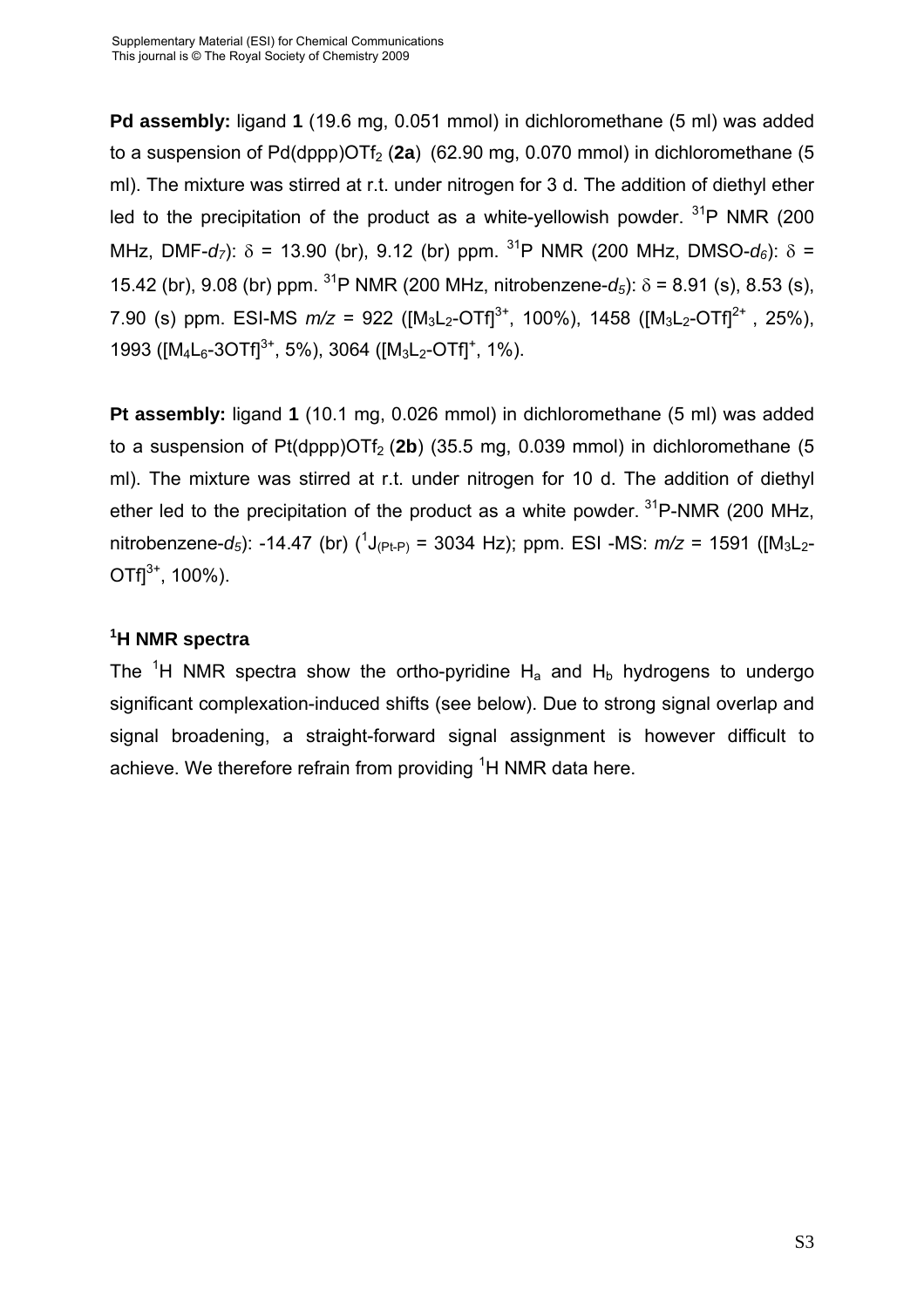## **1 H,<sup>1</sup> H COSY NMR spectra**

With  ${}^{1}H,{}^{1}H$  COSY NMR experiments, the H<sub>a</sub> and H<sub>b</sub> signals can be distinguished through the cross peaks that indicate a coupling of  $H_b$  and  $H_c$ .  $H_a$  does not couple and thus no cross peaks are observed.



*Figure S1: H,H-COSY spectrum of the aromatic region of 1 and 2a in nitrobenze-d5 (\*). Through the coupling with other protons, the two pyridine protons adjacent to the nitrogen can be unambiguously identified.*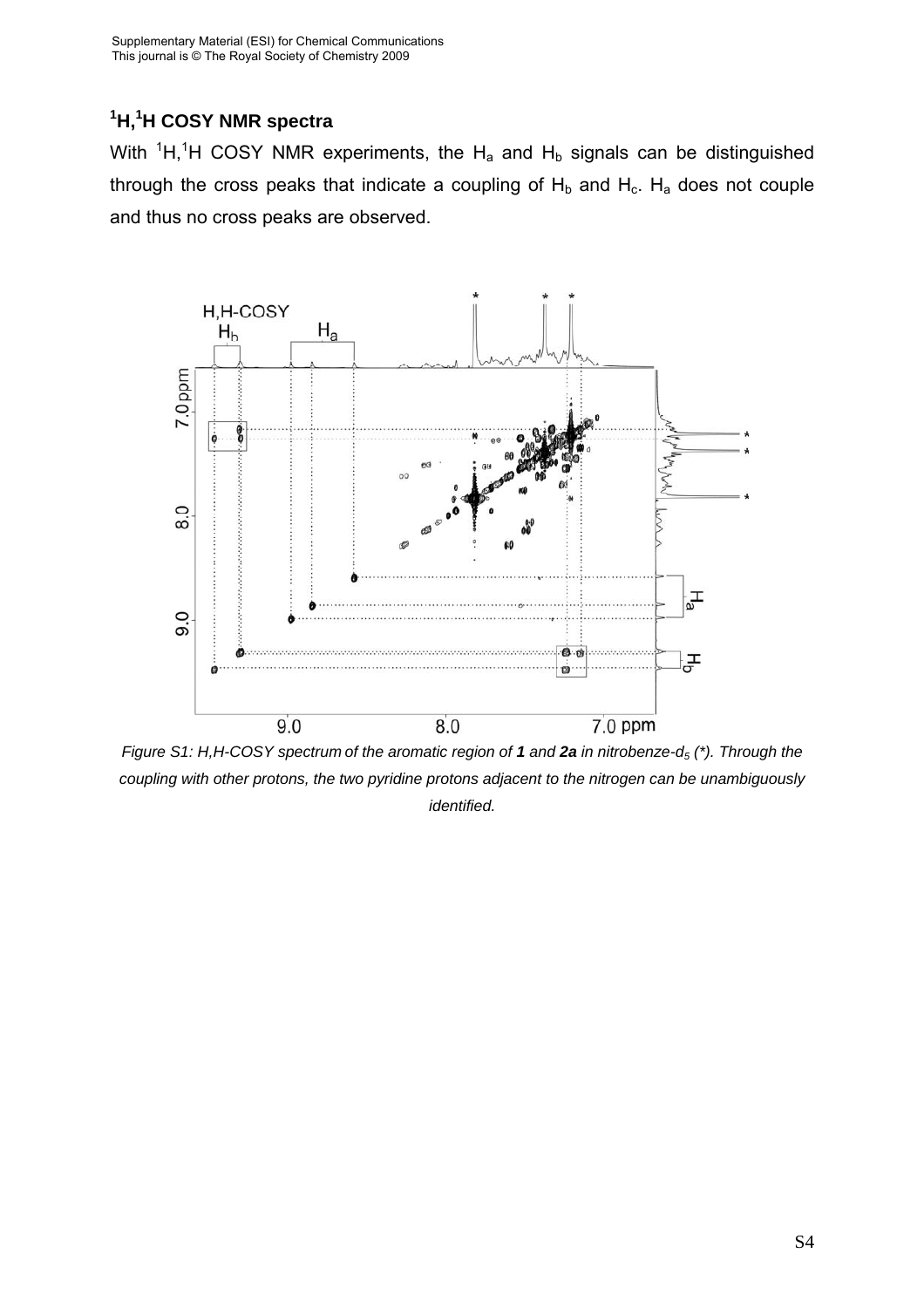## **Variable temperature 1H and 31P NMR experiments**

Variable-temperature <sup>1</sup>H and <sup>31</sup>P NMR spectra in nitrobenzene-d<sub>5</sub> show a fast exchange of ligand **1** between the two assemblies at higher temperatures. Since several different exchange processes may contribute, no clear coalescence temperature can be defined. Qualitatively, however, the fast exchange is indicated by the presence of only one signal in the  $31P$  NMR spectrum at 408 K.



*Figure S2: Selected temperature-dependent <sup>1</sup> H NMR (aromatic region) and 31P NMR spectra of the mixture* **1** and **2a** *in nitrobenzene-d<sub>5</sub> ([2a] = 5 mmol, the temperature is raised from bottom to the top).* For comparison, the <sup>1</sup>H NMR spectrum of the free ligand in nitrobenzene-d<sub>5</sub> is shown. Clearly, H<sub>a</sub> and *Hb experience complexation-induced shifts, when the assemblies form.*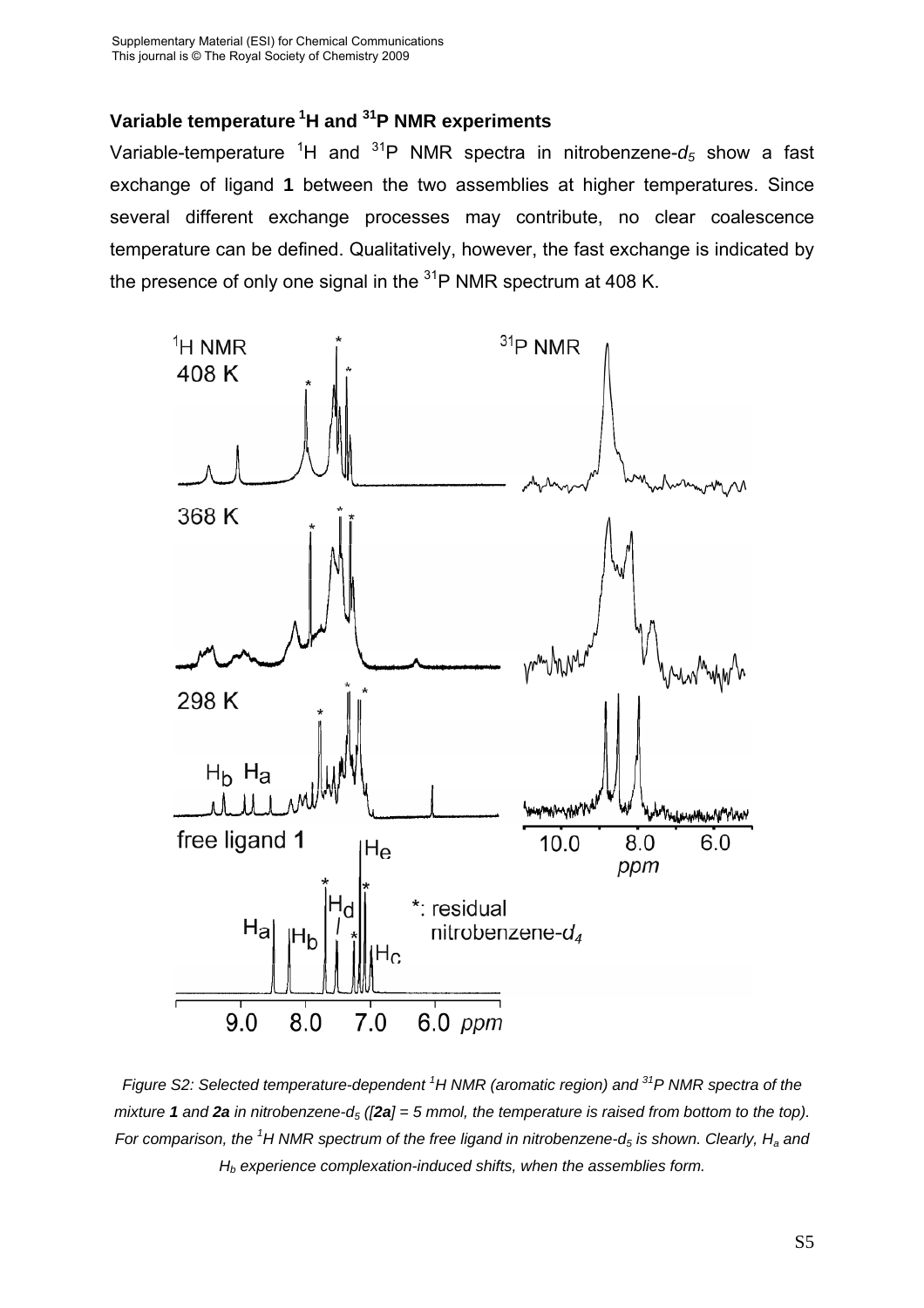



*Figure S3:* <sup>31</sup> P NMR spectrum of **1** and **2a** in a 1:1.5 ratio (DMF-d<sub>7</sub>, 25 °C, [2a] 5mmol).



*Figure S4: 31P NMR spectrum of 1 and 2a in a 1:1.5 ratio (DMSO-d6, 25 °C, [2a] 5mmol).*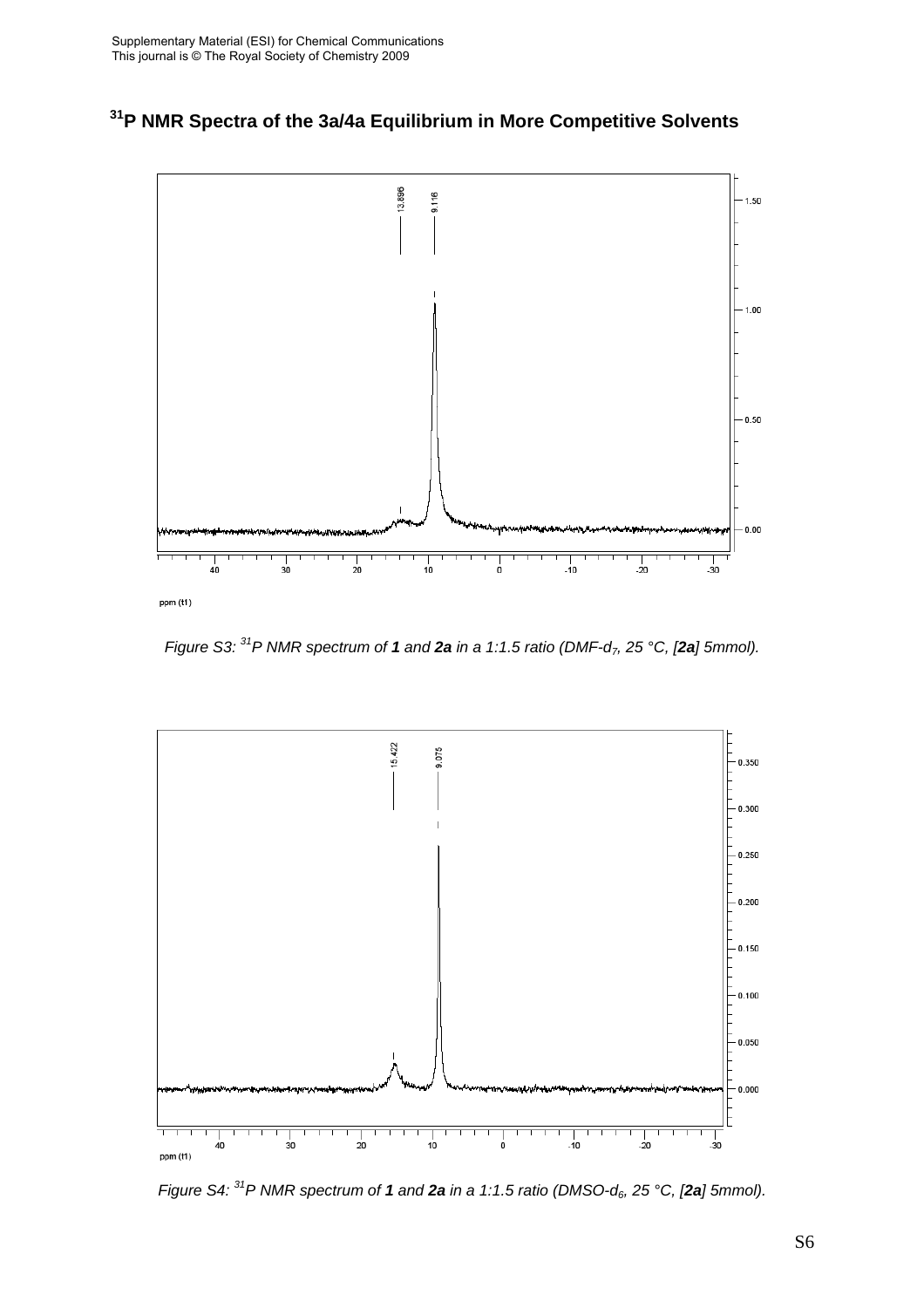# **31P NMR Spectrum of 3b**



*Figure S5:* <sup>31</sup>P NMR spectrum of **1** with **2b** in a 1:1.5 ratio (nitrobenzene-d<sub>5</sub>, 25 °C, [2b] = 5mmol). The *P-195Pt coupling constant is 3034 Hz, a value which is much lower than that of the corresponding precursor complex (3650 Hz). The coupling constant is a very sensitive indicator of pyridine complexation and thus confirms the formation of an assembly.*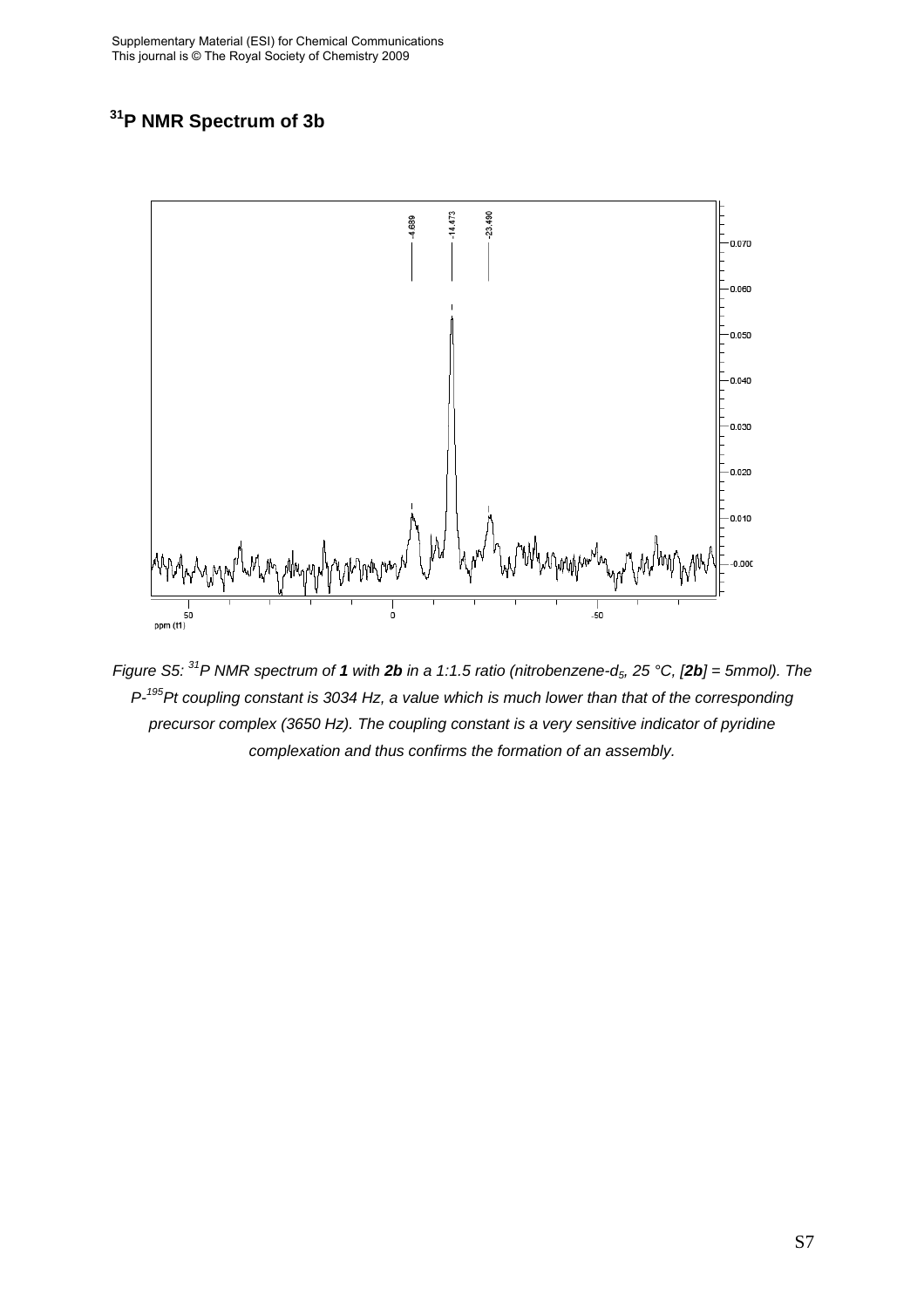#### **Mass spectrometry studies:**



*Figure S6: ESI-FTICR-MS spectra of the Pd (Top) and the Pt (bottom) assemblies in CH<sub>2</sub>Cl<sub>2</sub>/MeOH (1:100). The insets show the isotope patterns of the doubly charged M3L2 assemblies and compare them to the calculated isotopic distribution.*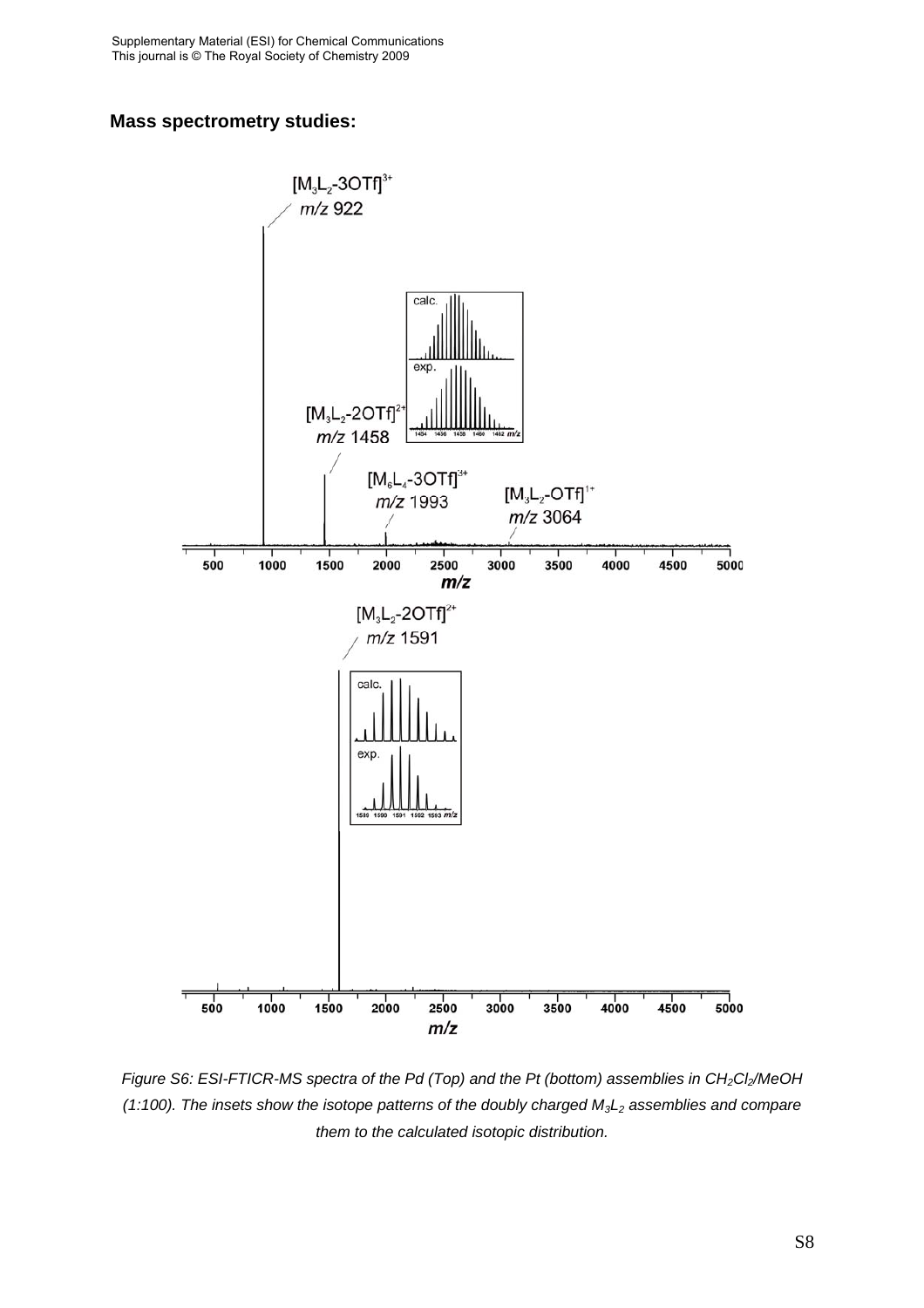Supplementary Material (ESI) for Chemical Communications This journal is © The Royal Society of Chemistry 2009



*Figure S7: Tandem mass spectra of mass-selected triply charged Pd assembly (red) (with increasing the IRMPD laser intensity from the bottom to the top, \* = artefact due to stray radiation).* 



*Figure S8: Tandem mass spectra of mass-selected doubly charged Pd assembly (red) (MS<sup>2</sup>* experiment (left) and MS<sup>3</sup> experiment (right), with increasing the IRMPD laser intensity from the *bottom to the top, \* = artefact due to stray radiation).*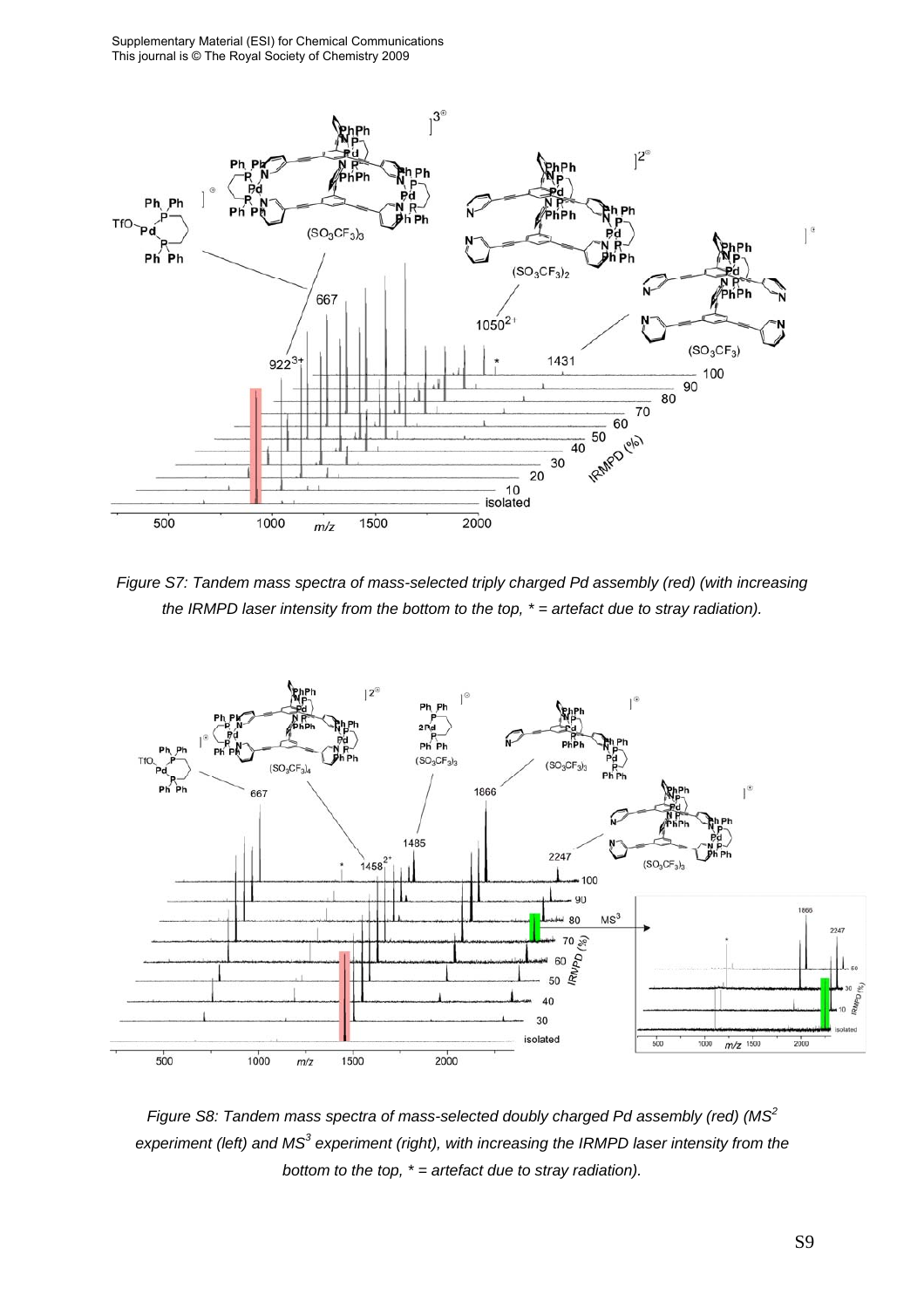

*Figure S9: Tandem mass spectra of mass-selected triply charged Pd assembly (red) (with increasing the IRMPD laser intensity from the bottom to the top, \* = artefact due to stray radiation).* 



Figure S10: MS<sup>3</sup> experiments after mass selection of; a) doubly charged 2465-ion (red) and b) singly *charged 3064-ion (red) (with increasing the IRMPD laser intensity from the bottom to the top, \* = artefact due to stray radiation).*